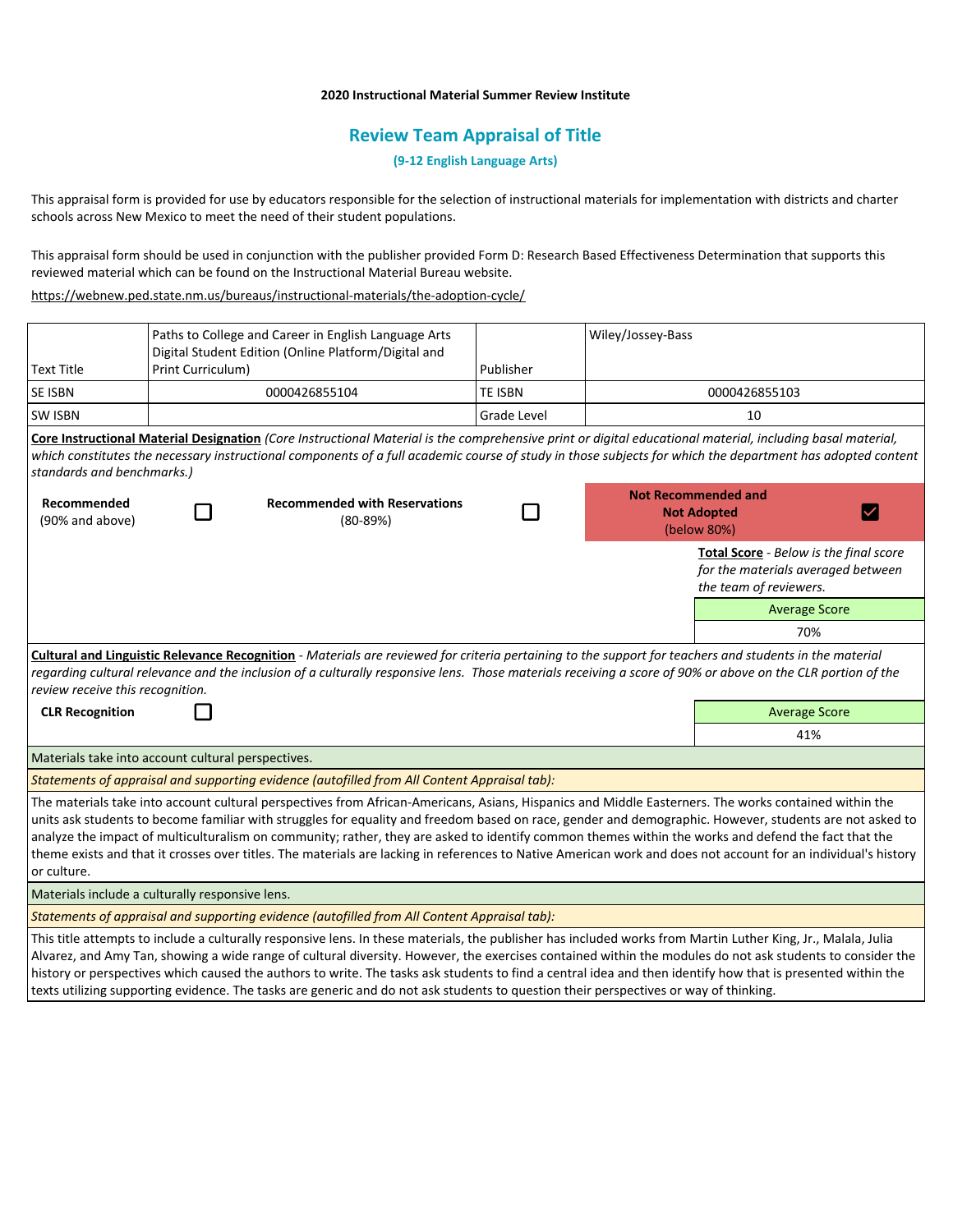**Standards Review** *- Materials are reviewed for alignment with the state adopted content standards, benchmarks and performance standards.*

Average Score

72%

Materials align with grade level standards overall.

*Statements of appraisal and supporting evidence:* 

The materials align with many of the grade level standards but not all. For those which the series does address and assess, the materials attempt to align and provide the rigor and intent of the state's Common Core standards while providing a strategic plan to group literary fiction works in the first and fourth modules, then non-fiction in the second, third, and fourth modules. There is an emphasis on deep reading, analyzing, discussion, gathering of evidence to draft written expository quick writes and longer essays. According the the Grade 10 Standards Map located at the front of all four modules, the following standards were addressed but not assessed: RL 1, L4a, L4b, L4c, L5a, L5b. The Standards Map indicates that the following were not addressed at all: W3a, W3b, W3c, W3d, W3e, W6, SL2, and SL3. For RI 9, "analyze seminal U.S. documents of historical and literary significance,' the standard is not fully addressed. The material's inclusion of Martin Luther King's "Letter from Birmingham Jail," is a document of "literary significance." There are no other "seminal U.S. documents of historical significance." For SL2 and SL3, the Review team found theses standards were met at varying aspects of completeness.

Materials align to reading standards.

*Statements of appraisal and supporting evidence:* 

The materials moderately align to the reading standards. The Grade 10 Standards Map states that the RL 1 standard for citing textual evidence is addressed but not assessed; however, many of the writing tasks about fiction passages require students to support their response with textual evidence. The 10.1.1 End of Unit Text Analysis Rubric does not include RL1 although it does require students determine a central idea RL2. All of the assessment rubrics in the student journals related to writing about fiction do not include RL1. RI9, "Analyze seminal U.S. documents of historical and literary significance- is not addressed. According to the Grade 10 Standards Map, RL6-analyze a particular point of view or cultural experience reflected in a work of literature" is not assessed. For New Mexico Literature and Informational text, the materials do not align because they do not include "Hispanic and Native American oral and written texts."

## Materials align to writing standards.

*Statements of appraisal and supporting evidence:* 

This set of curriculum is founded on the belief that students are more engaged and write more effectively when they write about a topic they know. Therefore, each unit includes model texts that are accessible to students across grades 9-12. Students analyze craft and structure in the model texts before they are required to write in a variety of modes for a variety of purposes, as they are guided by anchor and supporting texts in their annotations of textual evidence, making inferences, formatting claims and counterclaims. Additionally they are guided through sustained, inquiry-based research in which student learning is assessed based on demonstrated skill in planning, drafting, revising, and editing. The writing unit as a whole strives to engage students as active participants in their learning at every stage of the writing process. An online narrative teachers guide is offered, which includes approximately 20 lessons to scaffold students from simple quick writes to fully developed essays. Since instruction is not broken down between grades 9-12 some important writing standards are missed through the progression of units as individual teachers are tasked with folding the writing units into the curriculum.

Materials align to speaking and listening standards.

*Statements of appraisal and supporting evidence:* 

This curriculum is built around the idea that masterful reading of whole texts or excerpts (by the teacher or through audio clips) model fluent reading for students and gives students opportunities to hear complex text with appropriate emphasis, tone, and pronunciation. The idea behind this is that masterful reading will not only bring students into the text more confidently but also assist in developing their ability to read more fluently. Masterful reading can be paired with small group reading practice and even independent reading to accommodate individual student needs. Collaborative learning and the sharing of understanding is further built throughout this unit by students listening to their peers present ideas and support their positions.

Materials align to language standards.

*Statements of appraisal and supporting evidence:* 

The materials provided show a desire to enhance the writing ability of each student. Students are expected to be able to engage in various writing tasks and are given scaffolding materials such as graphic organizers to help them successfully complete these tasks. Where the materials fall short is in their instruction regarding writing conventions. Students are given handouts to review concepts such as colon and semicolon use, parallel structure, and clauses and phrases, and while these topics are listed in the rubrics for successful final essays, the student is given no ability to practice these skills before having to use them within the tasks.

Materials align to New Mexico content standards for ELA.

*Statements of appraisal and supporting evidence:*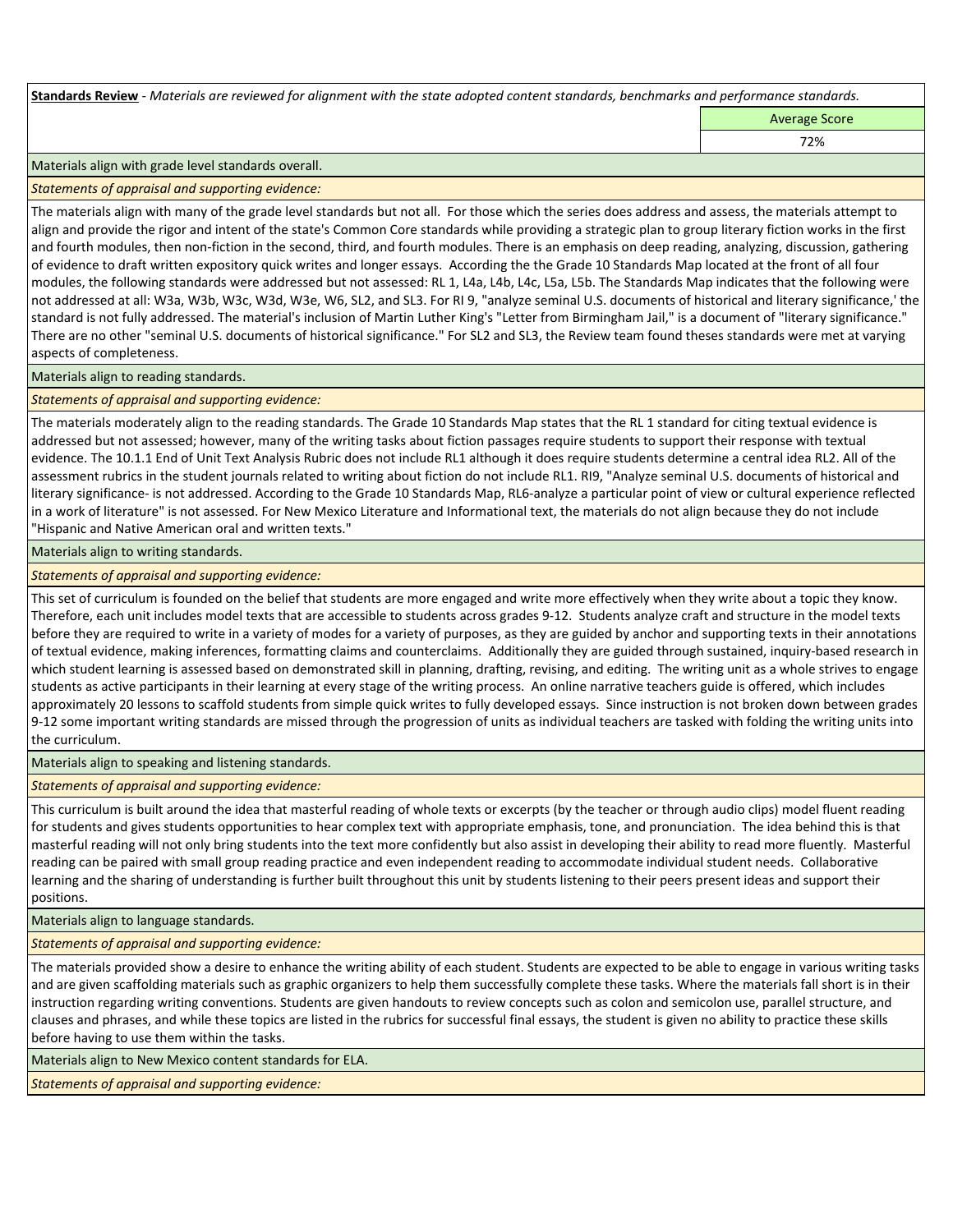The content given in the Teacher Guides and Student Journals offer many opportunities for students to become better writers. The activities assist students on multiple levels in regards to identifying central claims, supporting evidence and defense. However, the materials fall short in scaffolding activities to engage lower level, SPED and ELLs, as well as giving students the opportunity to practice language mechanics such as punctuation, clauses and phrases prior to using them in their writing. Additionally, while this title does well in incorporating works from African-American, Asian and Hispanic authors, it falls short in its address of Native American writers as well as having students understand the works from a cultural perspective.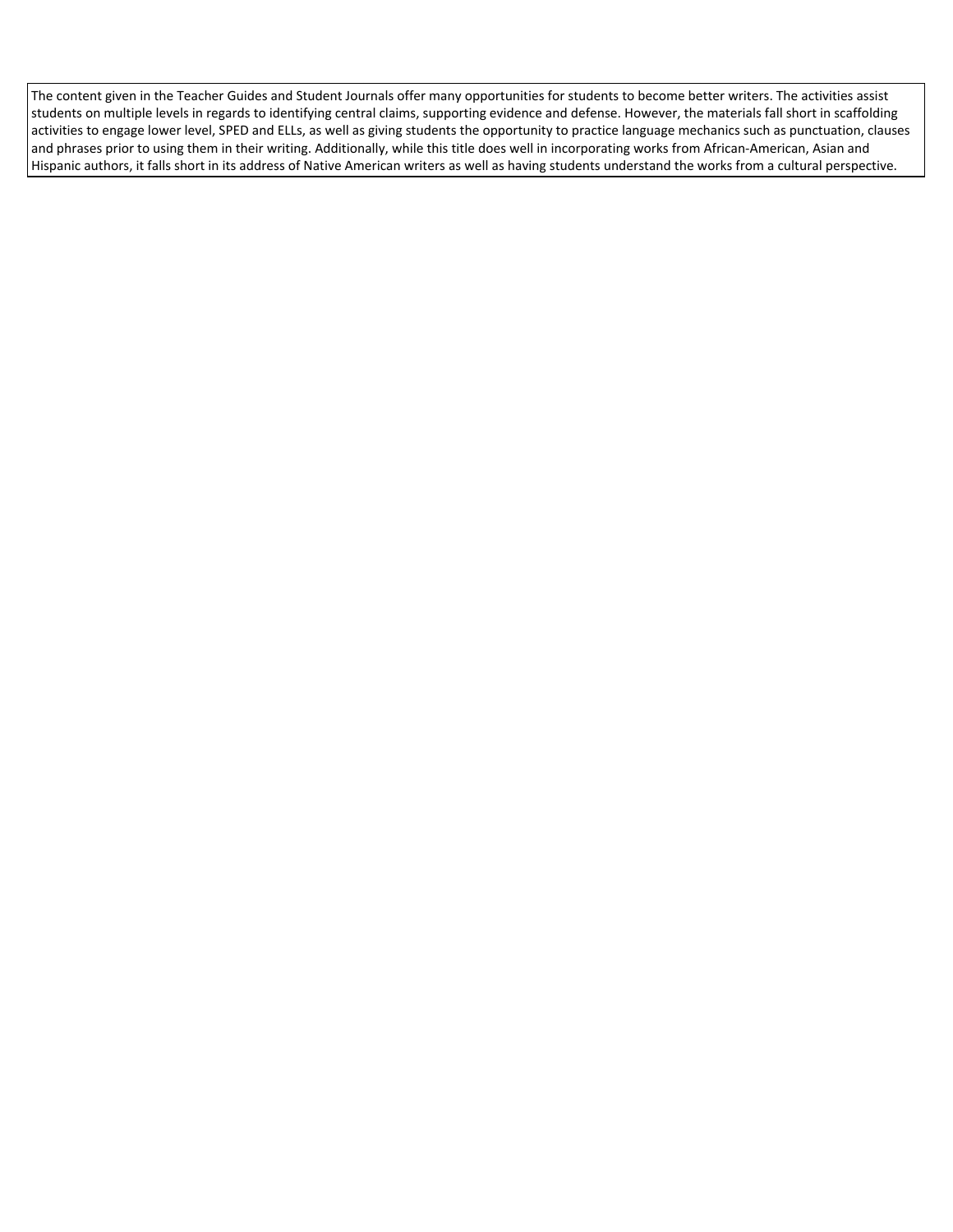**ELA Content Review** *- Materials are reviewed for relevant criteria pertaining to the support for teachers and students in the specific content area reviewed.*

Average Score

82%

Materials provide a selection and range of high-quality texts worthy of students' time and attention, exhibiting exceptional craft and thought and/or providing useful information.

*Statements of appraisal and supporting evidence:* 

The materials provide a selection and range of high-quality texts from various genres and time periods. The 10th grade materials include Shakespeare's *Macbeth* and Machiavelli's *The Prince* as well as three poems, two which are pre-18th century and one 20th century poem. Module 2 offers a variety of informational texts from various countries and perspectives related to human rights. Module 3 offers interdisciplinary connections about bioethical topics and contemporary online essays and articles. For some genres, there are limited choices offered. For example, for poetry, there are three poems in total for the entire Grade 10. There is one Hispanic text by Julia Alvarez who is American-Dominican; the materials do not include additional Hispanic authors who are representative of New Mexico's Hispanic culture. There are no Native American oral and written texts.

Questions in the materials are high-quality text-dependent and text-specific questions. The overwhelming majority of these questions are text-specific and draw student attention to the particulars in the text.

*Statements of appraisal and supporting evidence:* 

This curriculum strives to engage students in thinking, talking, and writing about the texts they are exposed to. In each lesson, text-based questions build from comprehension to deeper analysis questions exploring how the text works and what the text means. A central feature of achieving a depth of understanding built into this unit involves annotating text. Students explore author's craft, as well as key details. Students examine the effectiveness and impact of an author's purpose, word choice, and use of figurative language, in order to derive meaning from texts. Key ideas, craft and structure are present within each question set. Question sets build upon one another to push students to higher order thinking. The student materials contain text-dependent questions that support student analysis across the text and guides students in building skills in working with evidence based analysis and synthesizing related central ideas over the course of a module.

Materials provide scaffolding and supports to enable students' learning of English language arts.

# *Statements of appraisal and supporting evidence:*

In many of the assignments included in the Teacher Guides, a section called "Differentiation Consideration" is included. These subsections give the teacher an idea of how they might provide scaffolding for struggling learners. However, the suggested scaffolding consists of a simple projection and re-review of the prompt or for the teacher to provide the missing information. This method does not foster student engagement, nor does it promote independence or self-advocating. The text also provides for scaffolding successful learners to upper-level answers. Scaffolding for SPED or ELLs is missing.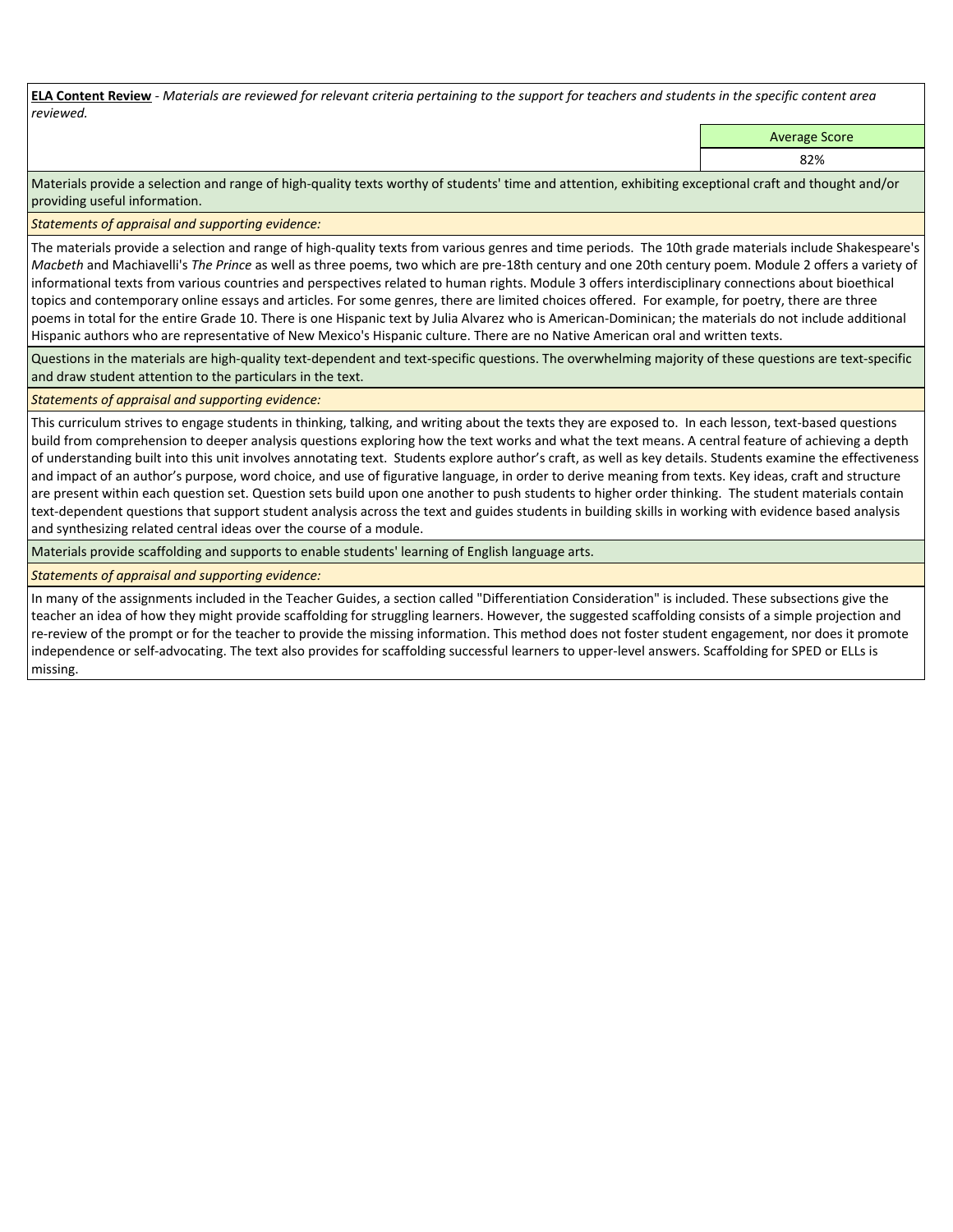**All Content Review** *- Materials are reviewed for relevant criteria pertaining to the support for teachers and students in the material regarding the progression of the standards, lesson structure, pacing, assessment, individual learners and cultural relevance.*

Average Score

60%

Materials are coherent and consistent with the high school standards that all students should study in order to be college and career ready.

*Statements of appraisal and supporting evidence:*

The materials are coherent and consistent with the high school standards that are addressed. The modules are consistent in guiding students to gather information through note taking, discussion, quick writes and then longer essay writing to address expository and argumentative writing for various genres. However, for the Grade 10 Standards Map states that certain standards are "addressed" RL 1, L4a, L4b, L4c, L5a, L5b but not assessed. Finally, the Standards Map indicates that certain standards are not addressed at all: RI9, W3a, W3b, W3c, W3d, W3e, W6, SL2, and SL3. Please note that for RI 9, "analyze seminal U.S. documents of historical and literary significance", the score is "partially meets" because of the inclusion of Martin Luther King's "Letter from Birmingham Jail", which is a document of "literary significance". There are no "seminal U.S. documents of historical...significance".

Materials are well designed and take into account effective lesson structure and pacing.

*Statements of appraisal and supporting evidence:*

The materials are well-designed in setting up Modules by topics and then units that scaffold learning through lessons that build practice. However, the structure and pacing does not address inclusion of instructional strategies to assist struggling readers, English Language Learners, and gifted or advanced readers. The structure does not offer alternative assessments nor remediation to assist teachers with pacing to assist students who did not reach mastery.

Materials support teacher planning, learning, and understanding of the standards.

*Statements of appraisal and supporting evidence:*

The materials support teacher planning, learning, and understanding of the standards, for standards addressed multiple times through all modules, and for non-fiction texts. For example, RI2, "determine a central idea of a text" is addressed and assessed in every module. RI6, "determine an author's point of view or purpose...and how an author uses rhetoric to advance that purpose" and expository writing are also addressed through the four modules. Both teachers and students get extensive practice with understanding these standards. However, other standards, particularly with Language standards, are limited. For example, L10b, "use various types of phrases and clauses" and L2, "demonstrate command of conventions of ...standard punctuation" require that students know basic sentence structure; however, there is no grammar handbook to assist teachers who may have students who need to review parts of speech and basic sentences. The Grade 10 Curriculum Map and the Grade 10 Standards Map indicate when standards are addressed by occurance of the standard but not by lesson. There is no cross reference to locate pages in which standards are addressed. There is no index to locate skills as a possible way to locate the standards. The Table of Contents lists lesson numbers with pages, but the lessons are not titled.

Materials offer teachers resources and tools to collect ongoing data about student progress on the standards.

*Statements of appraisal and supporting evidence:*

This set of materials includes rubrics and other tools that give teachers data that may assist them in driving instruction. It includes frequent opportunities for them to assess student learning and track individual progress. These assessments can be used for formative or summative purposes; however, teachers may choose to select specific assessments to use in determining individual student progress. Each module consists of a section in which students view the upcoming standards, rate their understanding of them, and, upon completion of the unit, return to review personal progress towards mastery.

Materials support effective use of technology to enhance student learning. Digital materials are accessible and available in multiple platforms.

*Statements of appraisal and supporting evidence:*

Overall this set of materials strives to support effective use of technology to enhance student learning. The materials offer web addresses embedded in lessons where appropriate and include film segments or audio recordings during multiple lessons. Some student texts are accessible online to build background knowledge and can be used to supplement the anchor texts. The text sets offered in this curriculum include a variety of options beyond print, such as videos, audio, images, and timelines. The curriculum modules can all be downloaded from the Wiley: Paths to College and Career Website. This includes the Teacher Guide, Teacher Resource Book , Student Journal and Teacher Guide Narrative Writing.

Materials can be easily customized for individual learners.

*Statements of appraisal and supporting evidence:* 

The materials provide structured lessons with supports noted within each lesson. The Teacher Guide includes differentiation considerations printed in orange ink and indicated with a distinct icon. All students engage in the same complex text. Scaffolds are provided so that all students can access the complex texts and meet or exceed grade-level standards as they build strength in reading; however, teachers are not directed or given guidance to support ELL students. The materials strive to offer a range of opportunities for students to collaborate while reading, writing, speaking, and listening. Students work independently, in pairs, in small groups, and in large groups throughout the lessons. Grouping suggestions are explicitly stated within materials, however they are set up to address the needs of the average learner and the struggling student. The material does not provide guidance for teachers to offer true support for students performing above grade level, English Language Learners, and students with disabilities.

Materials give all students extensive opportunities and support to explore key concepts.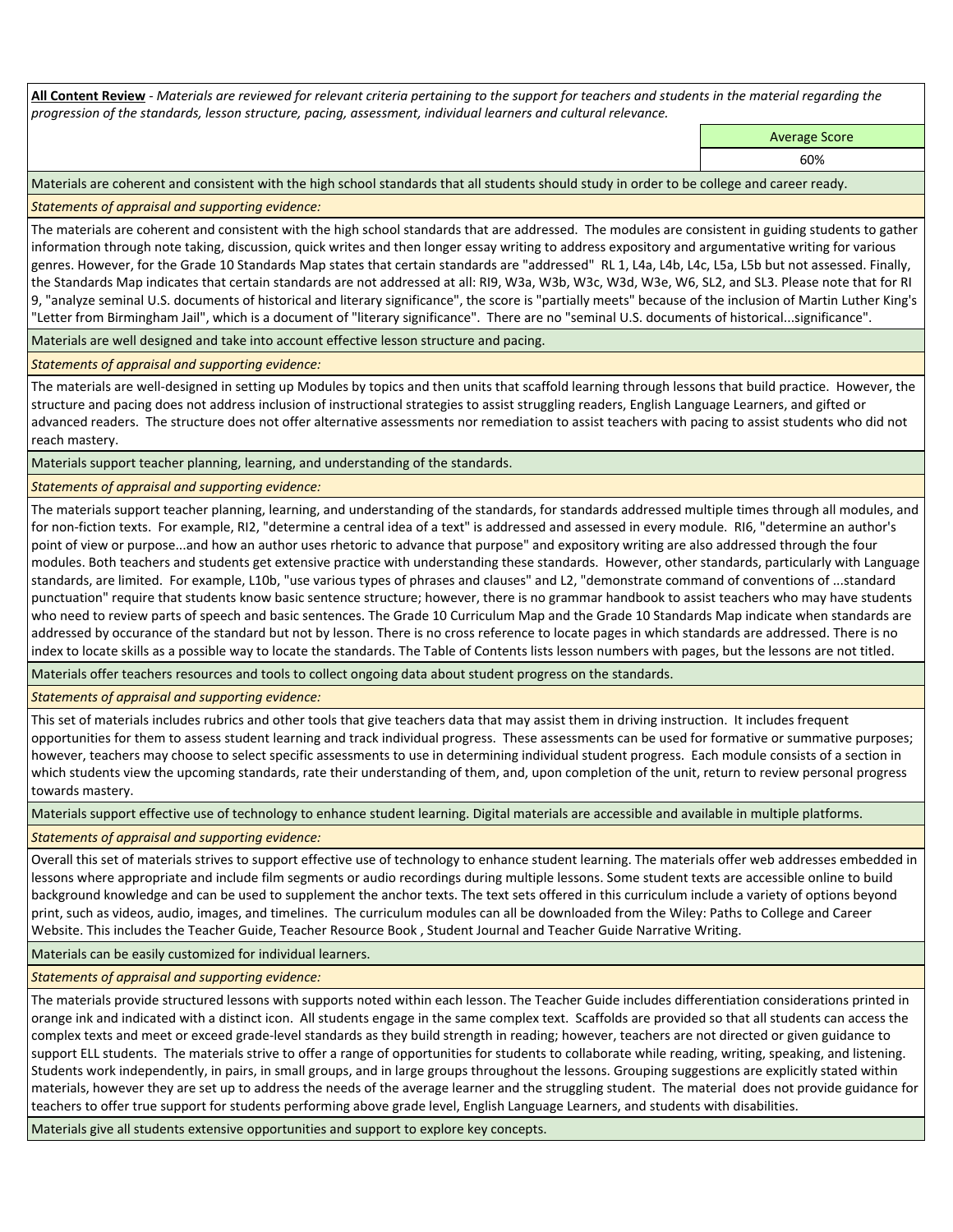*Statements of appraisal and supporting evidence:*

The material gives students opportunities to explore key concepts. Before each writing task, students are encouraged to engage in a number of prewriting and evidence gathering activities to ensure their complete understanding of a text. Students are also encouraged in each unit to engage in small and large group discussion (normally Activity 4 in the units) to enhance learning of a particular point or concept. It does, however, fall on the teacher to make accommodations for SPED, ELL and struggling students, as differentiation and scaffolding on graphic organizers and discussion points are not provided.

Materials take into account cultural perspectives.

### *Statements of appraisal and supporting evidence:*

The materials take into account cultural perspectives from African-Americans, Asians, Hispanics and Middle Easterners. The works contained within the units ask students to become familiar with struggles for equality and freedom based on race, gender and demographic. However, students are not asked to analyze the impact of multiculturalism on community; rather, they are asked to identify common themes within the works and defend the fact that the theme exists and that it crosses over titles. The materials are lacking in references to Native American work and does not account for an individual's history or culture.

Materials include a culturally responsive lens.

*Statements of appraisal and supporting evidence:*

This title attempts to include a culturally responsive lens. In these materials, the publisher has included works from Martin Luther King, Jr., Malala, Julia Alvarez, and Amy Tan, showing a wide range of cultural diversity. However, the exercises contained within the modules do not ask students to consider the history or perspectives which caused the authors to write. The tasks ask students to find a central idea and then identify how that is presented within the texts utilizing supporting evidence. The tasks are generic and do not ask students to question their perspectives or way of thinking.